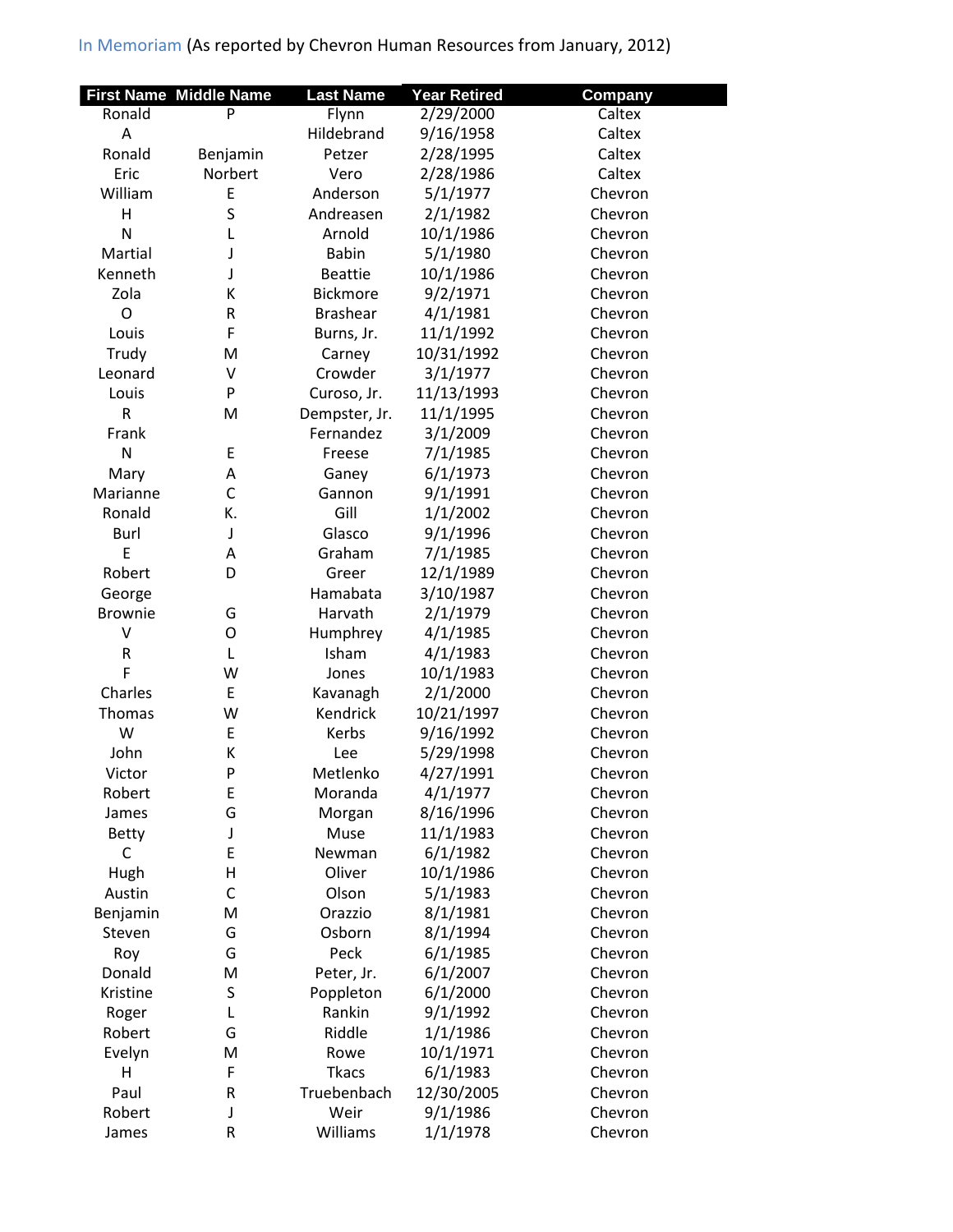| Gordon   | C      | Williams, Jr.   | 2/1/1965   | Chevron |
|----------|--------|-----------------|------------|---------|
| Anita    | D      | Zwern           | 3/1/2005   | Chevron |
| Robert   | E      | Corbin          | 1/1/1984   | Getty   |
| Wiley    | C      | Cox             | 1/1/1978   | Getty   |
| Herbert  | E      | Davenport       | 10/1/1989  | Getty   |
| Robert   | H      | Friedman        | 1/1/1990   | Getty   |
| Walter   | G      | Hart            | 4/1/1999   | Getty   |
| Lavina   | M      | Hofmann         | 5/1/1979   | Getty   |
| James    |        | Hubble          | 6/1/1996   | Getty   |
| Lawren   | F      | Izer            | 5/1/1981   | Getty   |
| Benjamin | E      | Kelly, Jr.      | 5/1/1985   | Getty   |
| Joseph   | A      | Landram         | 2/1/1986   | Getty   |
| Robert   | M      | Morrow          | 3/1/1994   | Getty   |
| Peter    |        | Petraschuk      | 3/1/1983   | Getty   |
| Martha   |        | <b>Strauss</b>  | 1/1/1996   | Getty   |
| Herbert  | M      | Thompson        | 4/1/1985   | Getty   |
| Rufus    | Α      | Woods           | 3/1/1993   | Getty   |
| Caleb    | н      | Allen, Jr.      | 9/1/1982   | Gulf    |
| Charles  | W      | Armour          | 7/1/1986   | Gulf    |
| Cleo     | M      | <b>Barnett</b>  | 7/1/1980   | Gulf    |
| Peter    | C      | Blanchard, Jr.  | 4/1/1979   | Gulf    |
| Mary     | R      | Blean           | 8/1/1983   | Gulf    |
| Roland   | P      | <b>Buras</b>    | 2/2/1980   | Gulf    |
| Joseph   | Α      | Concienne       | 9/16/1981  | Gulf    |
| Ima      | Г      | Cooke           | 10/31/1992 | Gulf    |
| William  | A      | Crane           | 5/2/1977   | Gulf    |
| Roy      | H      | Edmundson       | 7/1/1982   | Gulf    |
| Larry    |        | Englebretson    | 6/19/1999  | Gulf    |
| Davis    | D      | Felts           | 10/2/1977  | Gulf    |
| James    | C      | Fennell, Jr.    | 2/1/1985   | Gulf    |
| Jerry    | A      | Hanner          | 9/1/1996   | Gulf    |
| Nancy    |        | Harlak          | 6/1/1983   | Gulf    |
| Ralph    | D      | Hatton          | 2/11/1980  | Gulf    |
| William  | B      | <b>Hawkins</b>  | 4/1/1985   | Gulf    |
| Wanda    | Н      | Hefley          | 8/1/1983   | Gulf    |
| Michael  | R      | Herrington      | 8/25/2000  | Gulf    |
| Ernest   | E      | Hummel          | 3/2/1978   | Gulf    |
| William  | C      | Kienzle, Jr.    | 10/2/1993  | Gulf    |
| Joe      |        | Larned, Jr.     | 1/1/1982   | Gulf    |
| Philip   | E      | Lintner         | 3/1/1988   | Gulf    |
| David    |        | Lloyd, Jr.      | 9/1/1991   | Gulf    |
| Raymond  | B      | Mccoy           | 3/1/1984   | Gulf    |
| Frank    | B      | Mcdonald        | 2/1/1984   | Gulf    |
| Nolan    | J      | Molaison        | 3/1/1982   | Gulf    |
| К        | P      | Powers          | 4/11/1973  | Gulf    |
| Edward   | S      | Prutzer         | 10/1/1981  | Gulf    |
| Billy    | G      | Ramsey          | 8/1/1983   | Gulf    |
| Alvin    | L      | Randall         | 11/1/1992  | Gulf    |
| Joseph   | R      | Riden           | 7/1/1983   | Gulf    |
| Frank    |        | Roccaforte, Jr. | 10/27/1982 | Gulf    |
| Howard   | E      | Runion          | 7/1/1985   | Gulf    |
| Norman   |        | Samford         | 8/1/1986   | Gulf    |
|          | J<br>J |                 |            |         |
| Edwin    |        | Shackleford     | 6/1/1983   | Gulf    |

Edwin J Shackleford 6/1/1983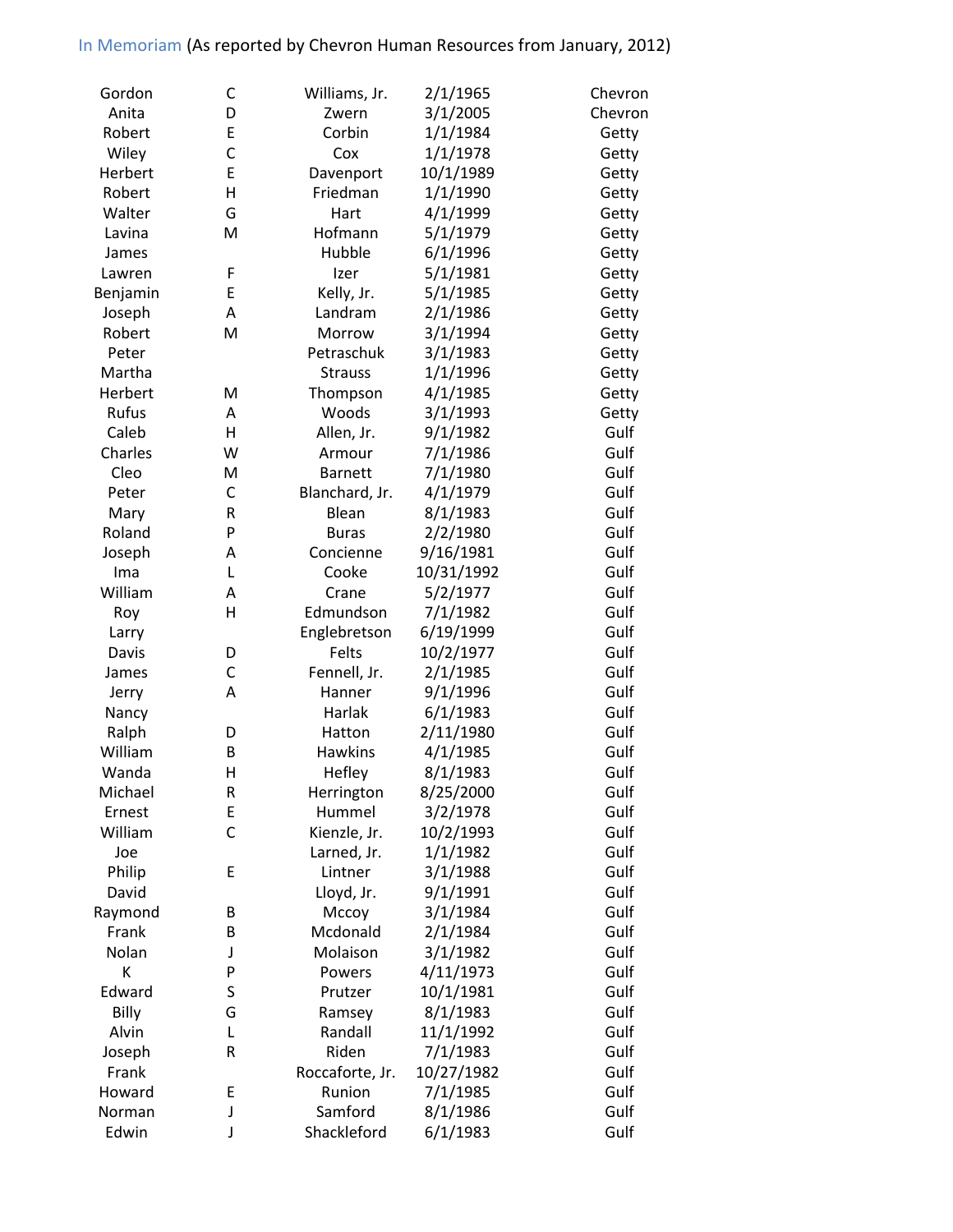| Oscar         |        | Smith              | 5/31/2004            | Gulf   |
|---------------|--------|--------------------|----------------------|--------|
| Gordon        | L      | Stanfield          | 9/2/1973             | Gulf   |
| Hurshel       | H      | Stratton           | 2/12/1983            | Gulf   |
| Robert        |        | Swaiko             | 1/1/1986             | Gulf   |
| John          | R      | Trexel             | 5/1/1983             | Gulf   |
| Fremont       | E      | Wertz              | 12/2/1976            | Gulf   |
| John          | B      | Bazzani            | 9/1/1981             | Texaco |
| William       | P      | <b>Best</b>        | 1/1/1987             | Texaco |
| Rene          |        | <b>Brauchitsch</b> | 1/1/1994             | Texaco |
| Eugene        |        | <b>Bullington</b>  | 6/1/1982             | Texaco |
| Larry         | G      | Byer               | 1/1/1989             | Texaco |
| Felix         | К      | Champagne          | 1/1/1991             | Texaco |
| Harold        | N      | Chansler           | 12/1/1983            | Texaco |
| Joan          | M      | Clark              | 5/1/1983             | Texaco |
| Edward        | L      | Davis              | 2/1/1982             | Texaco |
| Michael       | Г      | Demarco            | 1/1/1973             | Texaco |
| Sam           | Α      | Didesiderio        | 3/1/1981             | Texaco |
| Gemma         | M      | Digirolamo         | 2/1/1984             | Texaco |
| Walter        | J      | Doyle              | 7/1/1995             | Texaco |
| James         | J      | Dunn               | 1/1/1989             | Texaco |
| Arthur        | L      | Fabre              | 1/1/1993             | Texaco |
| John          | J      | Fandozzi           | 1/1/1993             | Texaco |
| Louis         | Η      | Frioux             | 7/1/1986             | Texaco |
| John          | J      | Havlik             | 11/1/1986            | Texaco |
| <b>Basil</b>  |        | Hortman            | 12/1/1983            | Texaco |
| William       | W      | Hunt               | 5/1/1981             | Texaco |
| Dennis        | E      | Hunter             | 7/1/1987             | Texaco |
| Lloyd         | M      | Jones, Jr.         | 1/1/1994             | Texaco |
| Whalen        | J      | Kiffe              | 4/1/1999             | Texaco |
| Lowell        | Н      | Kirkgard           | 12/1/1986            | Texaco |
| Wilbur        | E      | Large              | 2/1/1984             | Texaco |
| Robert        | E      | Logan              | 12/1/1985            | Texaco |
| <b>Bertis</b> | Α      | Lout               | 12/1/1983            | Texaco |
| John          | D      | Mara               | 12/1/1987            | Texaco |
|               | T      |                    | 8/1/1993             | Texaco |
| George        |        | May                |                      |        |
| Jack          | С<br>S | Mcmahon<br>Nystrom | 4/1/1984<br>4/1/1992 | Texaco |
| Duane<br>Paul | G      |                    |                      | Texaco |
|               |        | Obrien<br>Pasco    | 1/1/1989<br>3/1/1978 | Texaco |
| Harry         | J      |                    |                      | Texaco |
| Walter        | ٧      | Paulhus            | 4/1/1989             | Texaco |
| Elizabeth     | J      | Perez              | 1/1/1994             | Texaco |
| Francis       | J      | Perio              | 2/1/1980             | Texaco |
| Malcom        | P      | Rogers             | 1/1/1977             | Texaco |
| John          | J      | Samsel             | 11/1/1986            | Texaco |
| Rudolph       | ٧      | <b>Sanders</b>     | 6/1/1985             | Texaco |
| Roosevelt     | T      | Scott              | 11/1/1987            | Texaco |
| J             | W      | Sterling           | 5/1/1978             | Texaco |
| Franklin      | W      | Stokely            | 12/1/1987            | Texaco |
| Ulysses       | F      | <b>Baird</b>       | 6/30/1986            | Unocal |
| Donald        | L      | <b>Bradley</b>     | 4/30/1981            | Unocal |
| Dorothy       | D      | <b>Brooker</b>     | 3/31/1978            | Unocal |
| Norman        | Μ      | Forcum             | 12/31/1985           | Unocal |
| John          | P      | Gaetz              | 11/30/1984           | Unocal |